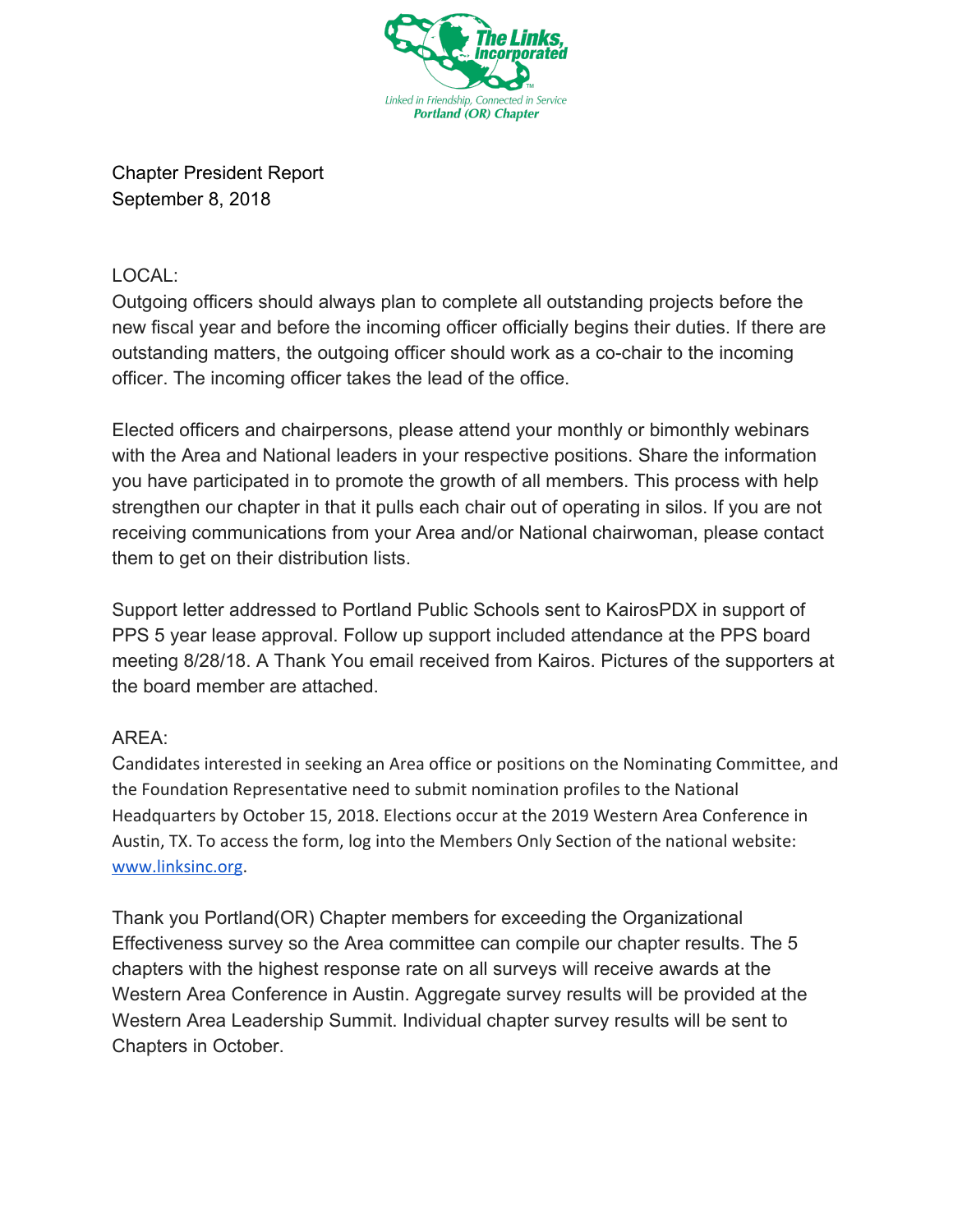

The invitation to register for the Western Area Leadership Summit was sent August 20, 2018. September 22nd early registration deadline or until full capacity is reached. It will be held October 5-7, 2018 at the JW Marriott Hotel and Spa in Newport Beach, CA. Functional 3 hour workshops. Friday arrival and midday Sunday departure. 15 service hours awarded.

Legislative Affairs include Virtual Town Hall meeting 9/24/18 so please schedule around that date. Two live streams: one will come out of one of Houston's HBCUs and the other is the Comcast Live Studio in California. Also, Voter's Education and Empowerment Western Area Links Mobilizing for Change September 29, 2018. Details to be shared by our chapter's National Trends and Services Committee. National MOU with NAACP, League of Women Voters, and National Urban League.

## NATIONAL:

The new mission statement for The Links, Incorporated is "Friends transforming communities through service.

The newly elected National President is Kimberly Jeffries Leonard leading under the theme "Transforming Communities - Fulfilling our Purpose". Her focus will over the next biennium will be:

- 1) Focus on Friendship & Service
- 2) Align our Programs
- 3) Stabilize Our National Headquarters
- 4) Fix Our Technology
- 5) Leverage Our Membership

National Links store [\(http://boutique.linksinc.org](http://boutique.linksinc.org/)) is now open as of 5/22/18. No outside/independent vendors have the right to sell Items which bear The Links, Incorporated name and logo.

Membership is 15,870 with 288 chapters chartered throughout the world. 1 chapter charter revocation approved by the delegates during the National Assembly.

Humbly Submitted by: Link Serena Ashley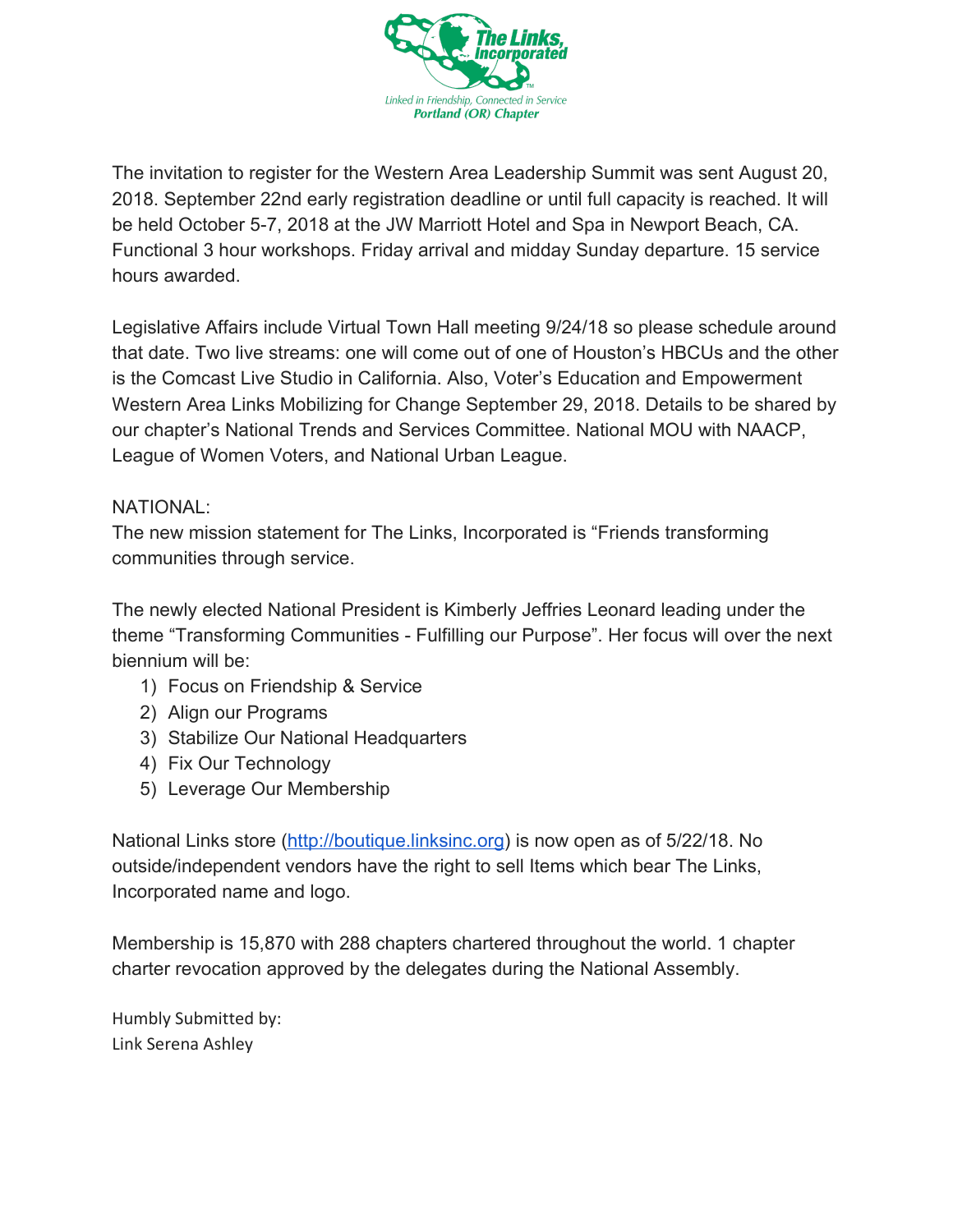

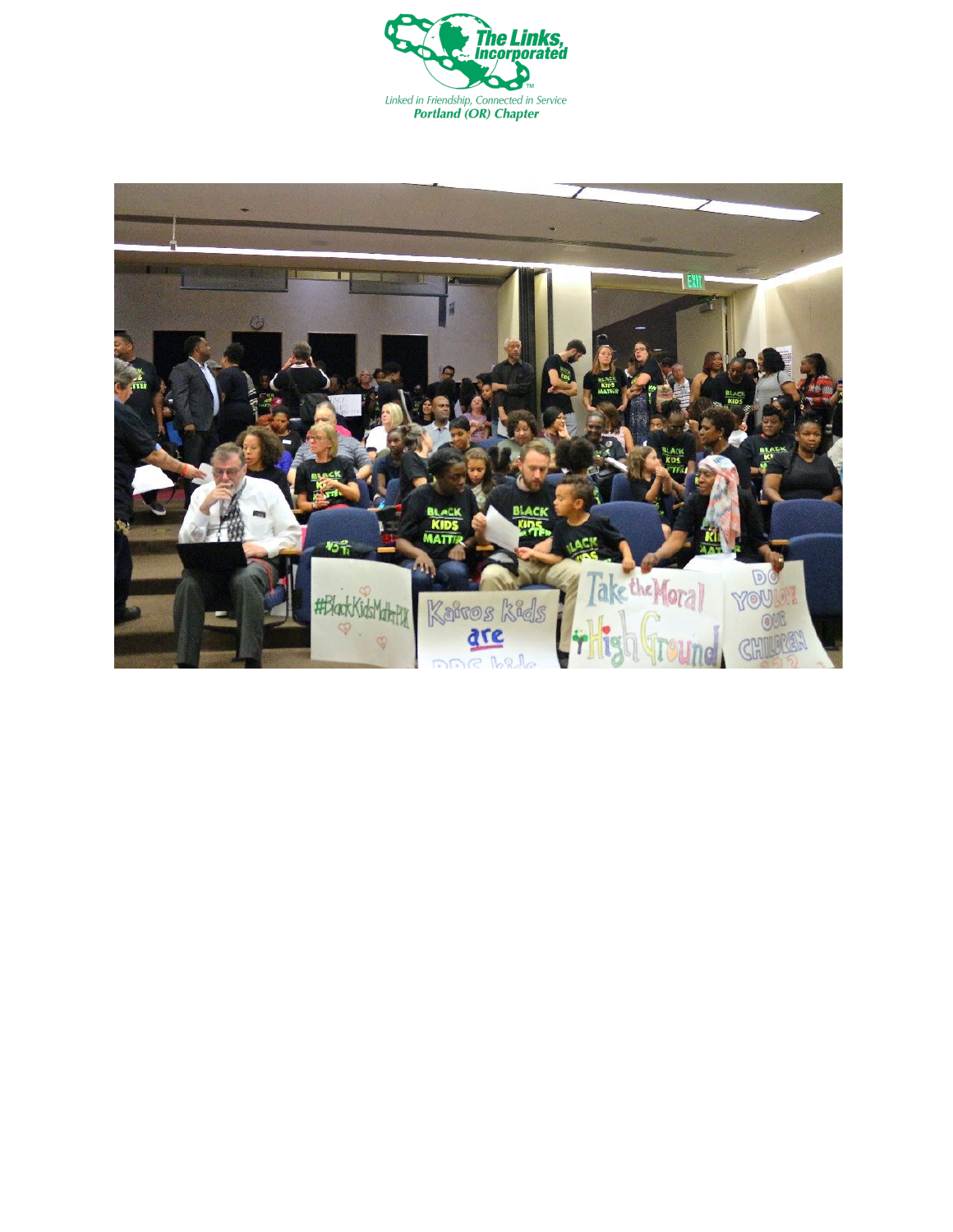

 $\overline{\mathbf{Q}}$ 3 308 are R Re  $\overline{\mathbb{S}}$  $\bullet$ **Gard**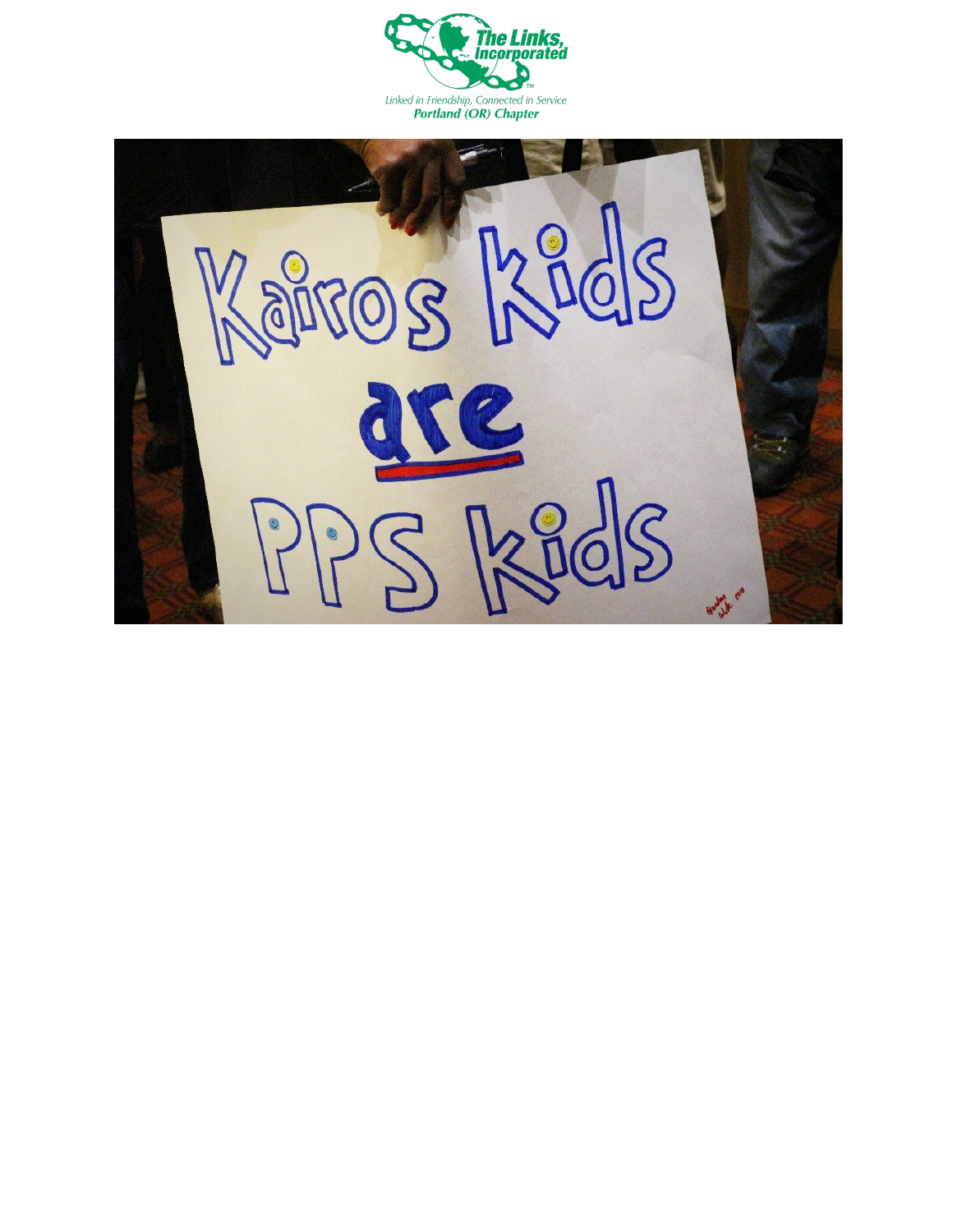